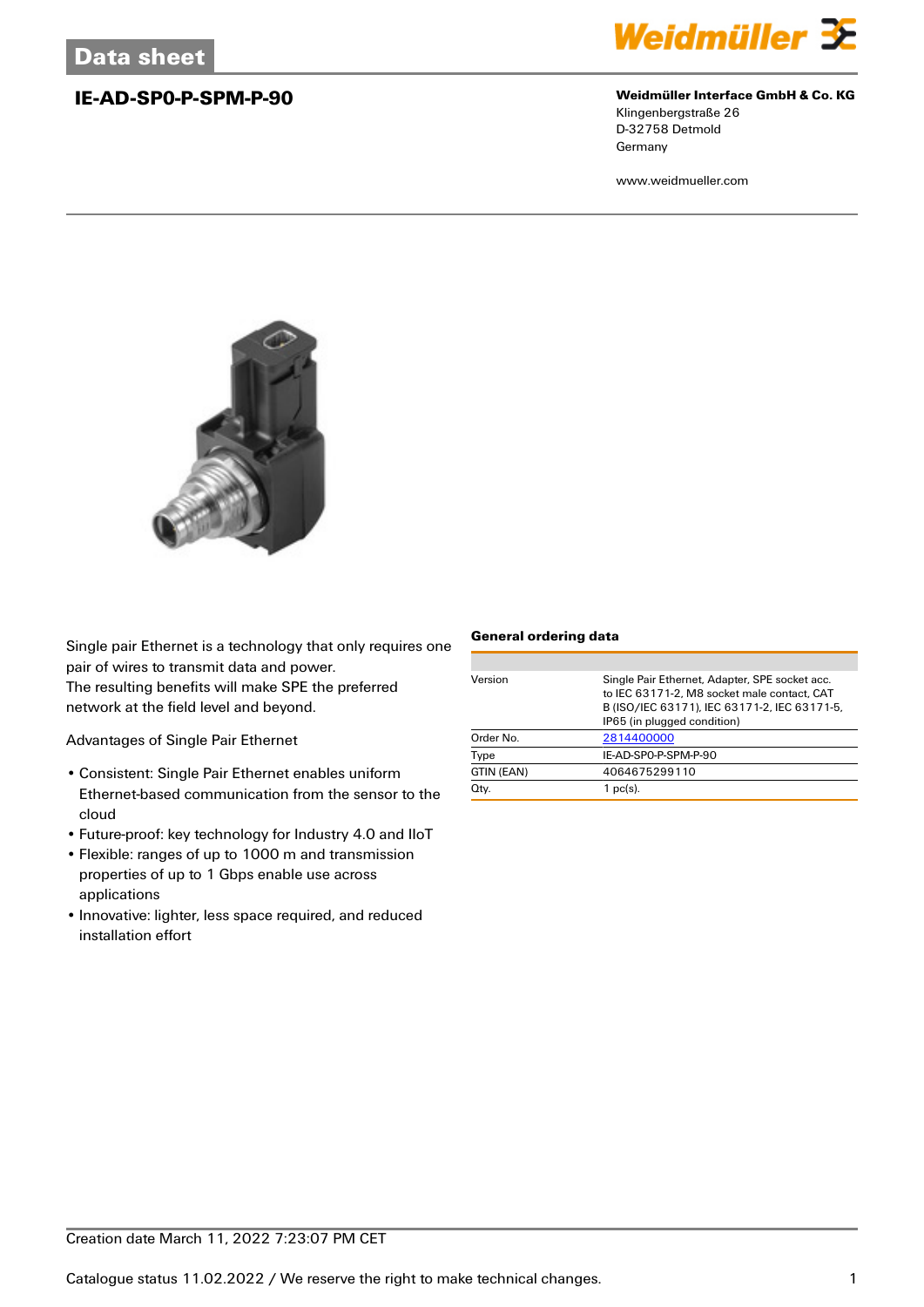# **Technical data**



## **IE-AD-SP0-P-SPM-P-90 Weidmüller Interface GmbH & Co. KG**

Klingenbergstraße 26 D-32758 Detmold Germany

www.weidmueller.com

| <b>Dimensions and weights</b>          |                                   |                                       |                        |
|----------------------------------------|-----------------------------------|---------------------------------------|------------------------|
|                                        |                                   |                                       |                        |
| Net weight                             | 42 <sub>g</sub>                   |                                       |                        |
| <b>Temperatures</b>                    |                                   |                                       |                        |
|                                        | $-40 °C85 °C$                     |                                       |                        |
| Operating temperature                  |                                   |                                       |                        |
| General data                           |                                   |                                       |                        |
| Outlet direction                       |                                   | Connection 1                          | SPE socket acc. to IEC |
|                                        | $90^\circ$                        |                                       | 63171-2                |
| Connection 2                           | M8 socket male contact            | UL 94 flammability rating             | $V-0$                  |
| Housing main material                  | PA 66                             | Category                              | CAT B (ISO/IEC 63171)  |
| Contact material                       | Cu                                | Contact surface                       | Ni/Au                  |
| Protection degree                      | IP65 (in plugged<br>condition)    | Plugging cycles                       | 750                    |
| <b>Electrical properties</b>           |                                   |                                       |                        |
|                                        |                                   |                                       |                        |
| Dielectric strength, contact / contact | $\geq 1000$ V DC                  | Dielectric strength, contact / shield | 2250 V DC              |
| Insulation strength                    | $\geq 500 \text{ M}\Omega$        | Operational voltage range             | ≤ 50 V AC, ≤ 60 V DC   |
| PoE / PoE+                             | PoDL acc. to IEEE<br>802.3bu / cq | Rated current                         | 4A                     |
| <b>General standards</b>               |                                   |                                       |                        |
|                                        |                                   |                                       |                        |
| Connector standard                     | IEC 63171-2, IEC 63171-5          |                                       |                        |
| <b>Classifications</b>                 |                                   |                                       |                        |
| <b>ETIM 7.0</b>                        | EC000313                          | <b>ETIM 8.0</b>                       | EC000313               |
| ECLASS 10.0                            | 27-44-03-20                       | ECLASS 11.0                           | 27-44-03-20            |
| <b>Downloads</b>                       |                                   |                                       |                        |
|                                        |                                   |                                       |                        |
| <b>Engineering Data</b>                | CAD data - STEP                   |                                       |                        |
| Catalogues                             | <b>Catalogues in PDF-format</b>   |                                       |                        |